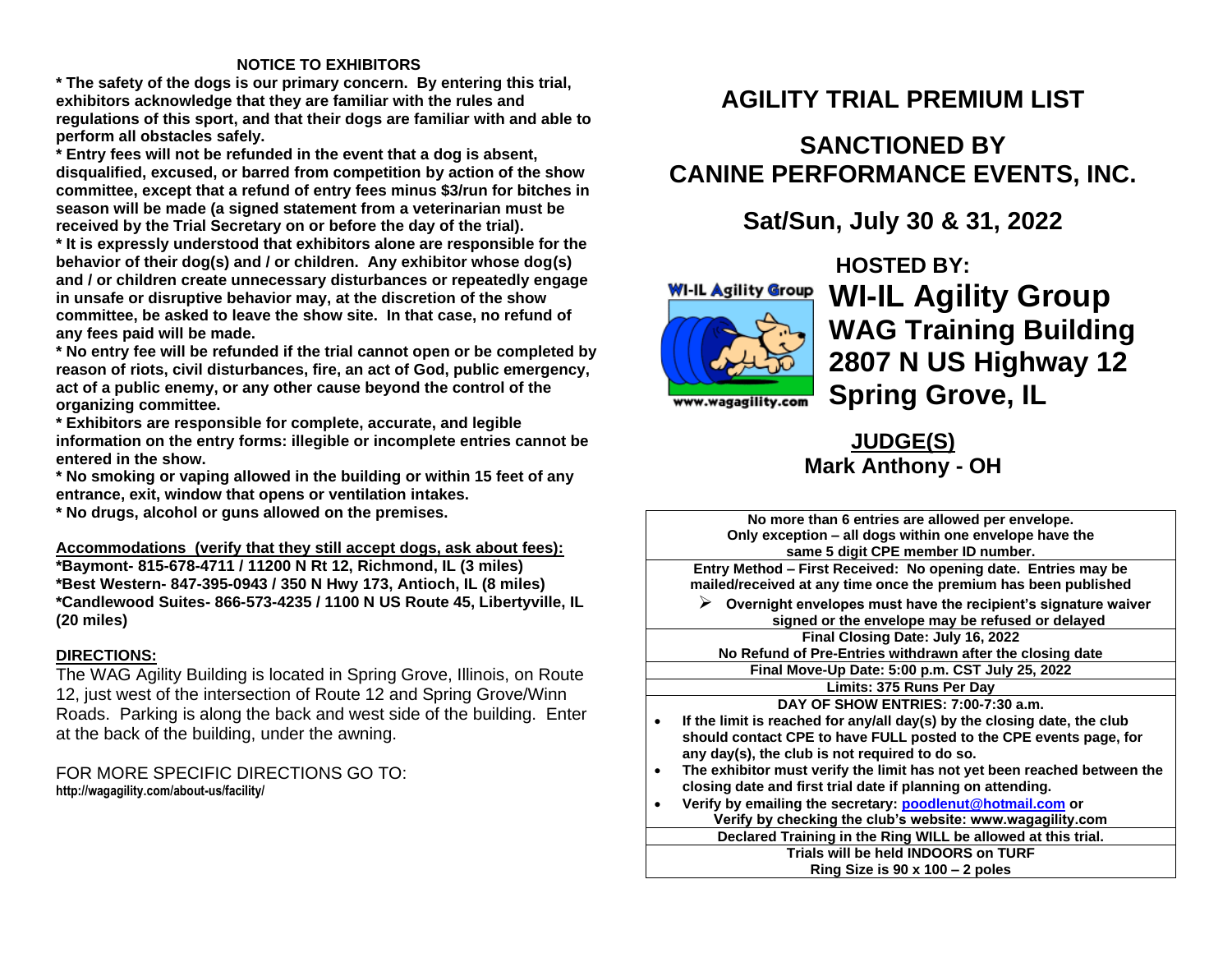| <b>Trial Chairperson</b>                                                                                                                                                                                                                                                                                              | <b>Trial Secretary</b>                                                                                                                                                                                                                                                                                                                                                           |  |  |  |  |  |  |
|-----------------------------------------------------------------------------------------------------------------------------------------------------------------------------------------------------------------------------------------------------------------------------------------------------------------------|----------------------------------------------------------------------------------------------------------------------------------------------------------------------------------------------------------------------------------------------------------------------------------------------------------------------------------------------------------------------------------|--|--|--|--|--|--|
| <b>Tracey Lowe</b>                                                                                                                                                                                                                                                                                                    | <b>Shelly Weeks</b>                                                                                                                                                                                                                                                                                                                                                              |  |  |  |  |  |  |
| Clowe2059@hotmail.com                                                                                                                                                                                                                                                                                                 | 119 Wright Street                                                                                                                                                                                                                                                                                                                                                                |  |  |  |  |  |  |
| $\alpha$ r                                                                                                                                                                                                                                                                                                            | Elkhorn, WI 53121                                                                                                                                                                                                                                                                                                                                                                |  |  |  |  |  |  |
| Robin Newman                                                                                                                                                                                                                                                                                                          | poodlenut@hotmail.com                                                                                                                                                                                                                                                                                                                                                            |  |  |  |  |  |  |
| rnewman4@wi.rr.com                                                                                                                                                                                                                                                                                                    | (262) 215-9199                                                                                                                                                                                                                                                                                                                                                                   |  |  |  |  |  |  |
|                                                                                                                                                                                                                                                                                                                       | <b>Committee Members</b>                                                                                                                                                                                                                                                                                                                                                         |  |  |  |  |  |  |
|                                                                                                                                                                                                                                                                                                                       | Any WAG members in attendance.                                                                                                                                                                                                                                                                                                                                                   |  |  |  |  |  |  |
|                                                                                                                                                                                                                                                                                                                       |                                                                                                                                                                                                                                                                                                                                                                                  |  |  |  |  |  |  |
|                                                                                                                                                                                                                                                                                                                       | The following order is the scheduled order for the trial to be run. If the<br>order needs to be changed for the trial due to extreme pre-trial<br>circumstances, it will be posted in the confirmation letter sent to pre-<br>entered exhibitors at least 7 days before the first trial day. The order<br>will only be changed at the trial in the case of an extreme reason and |  |  |  |  |  |  |
|                                                                                                                                                                                                                                                                                                                       | must be agreed upon by the host club and judge(s).                                                                                                                                                                                                                                                                                                                               |  |  |  |  |  |  |
| Saturday, July 30, 2022                                                                                                                                                                                                                                                                                               | <b>Sunday, July 31, 2022</b>                                                                                                                                                                                                                                                                                                                                                     |  |  |  |  |  |  |
| <b>Jackpot</b>                                                                                                                                                                                                                                                                                                        | <b>Jumpers</b>                                                                                                                                                                                                                                                                                                                                                                   |  |  |  |  |  |  |
| <b>Standard</b>                                                                                                                                                                                                                                                                                                       | <b>FullHouse</b>                                                                                                                                                                                                                                                                                                                                                                 |  |  |  |  |  |  |
| Wildcard                                                                                                                                                                                                                                                                                                              | <b>Standard</b>                                                                                                                                                                                                                                                                                                                                                                  |  |  |  |  |  |  |
| <b>Colors</b>                                                                                                                                                                                                                                                                                                         | Wildcard                                                                                                                                                                                                                                                                                                                                                                         |  |  |  |  |  |  |
| <b>Snooker</b>                                                                                                                                                                                                                                                                                                        | <b>Colors</b>                                                                                                                                                                                                                                                                                                                                                                    |  |  |  |  |  |  |
|                                                                                                                                                                                                                                                                                                                       |                                                                                                                                                                                                                                                                                                                                                                                  |  |  |  |  |  |  |
|                                                                                                                                                                                                                                                                                                                       | DOS ENTRIES ACCEPTED: 7:00-7:30 a.m.                                                                                                                                                                                                                                                                                                                                             |  |  |  |  |  |  |
|                                                                                                                                                                                                                                                                                                                       | <b>MEASURING &amp; CHECK-IN: 7:30 - 8:00 a.m.</b>                                                                                                                                                                                                                                                                                                                                |  |  |  |  |  |  |
|                                                                                                                                                                                                                                                                                                                       | See the forms page at www.k9cpe.com for a membership form.                                                                                                                                                                                                                                                                                                                       |  |  |  |  |  |  |
|                                                                                                                                                                                                                                                                                                                       | See "Registering with CPE" in the online rulebook for registration questions.                                                                                                                                                                                                                                                                                                    |  |  |  |  |  |  |
|                                                                                                                                                                                                                                                                                                                       | THERE WILL BE NO MEASURING OF DOGS AFTER JUDGE'S BRIEFING BEGINS EACH<br>DAY - ALL DOGS WITHOUT A PERMANENT CARD MUST BE MEASURED BEFORE THE<br>JUDGES BRIEFING TO SHOW THAT DAY - THERE WILL BE NO EXCEPTIONS                                                                                                                                                                   |  |  |  |  |  |  |
| PRIZES & AWARDS: Placement ribbons will be awarded for 1st through 4th place for<br>Qualifying and non-qualifying scores for all classes. Dogs with an NT (no time) are not<br>eligible for any ribbons. Qualifying ribbons will be awarded to all dogs receiving a<br>qualifying score, and Jr Handlers in Standard. |                                                                                                                                                                                                                                                                                                                                                                                  |  |  |  |  |  |  |
|                                                                                                                                                                                                                                                                                                                       | EXERCISE YOUR DOG RESPONSIBLY! PLEASE PICK UP AFTER YOUR DOG AT THE SHOW SITE<br>AND HOTELS!  ALL DOGS MUST BE ON LEASH EXCEPT WHEN IN THE RING OR WARM UP AREA.                                                                                                                                                                                                                 |  |  |  |  |  |  |

**OBSTACLES**: The following obstacles may be used. Obstacle specifications shall meet the current CPE obstacle requirements

| Aframe – 9' sides, rubber granules, slats     |                                              | Dog Walk – 12' planks, rubber granules, slatless |  |  |
|-----------------------------------------------|----------------------------------------------|--------------------------------------------------|--|--|
| Teeter – 12' plank, rubber granules, slatless | Weave poles $-24$ " poles - center to center |                                                  |  |  |
| Jumps: Bar, Spread, Panel                     | Open Tunnels                                 | Pause Table – games only                         |  |  |

Trials run smoother with your help! © Please send this form with your entry!

We are looking for volunteers to help at our trial. If you are able to help out, please fill out the form below and return it with your entry. Workers receive discounts on future trials and lunch.

Name:\_\_\_\_\_\_\_\_\_\_\_\_\_\_\_\_\_\_\_\_\_\_\_\_\_\_\_\_\_\_\_\_\_\_\_\_\_\_\_\_\_\_\_\_\_\_\_\_\_\_\_

Email: \_\_\_\_\_\_\_\_\_\_\_\_\_\_\_\_\_\_\_\_\_\_\_\_\_\_\_\_\_\_\_\_\_\_\_\_\_\_\_\_\_\_\_

| Phone: |  |
|--------|--|
|        |  |

I would like to help with: Friday Set-up Sunday Clean-up

I can do the following (mark all that you like to do):

| <b>Saturday</b>     | Sunday              |
|---------------------|---------------------|
| $\Box$ Bar Setting  | $\Box$ Bar Setting  |
| $\Box$ Scribing     | $\Box$ Scribing     |
| $\Box$ Timing       | $\Box$ Timing       |
| □ Course Builder    | □ Course Builder    |
| $\Box$ Sheet Runner | $\Box$ Sheet Runner |
| $\Box$ Gate Steward | □ Gate Steward      |
| $\Box$ Leash Runner | $\Box$ Leash Runner |

Don't worry if you don't know how to do a job! They are easy and we can show you how!

**My Dog(s) are entered in (classes), at these heights (circle all that apply)**:

| Standard Level 1 2 3 4/5/C /  |  |  |                      |  |  | 4 8 12 16 20 24 |  |  |
|-------------------------------|--|--|----------------------|--|--|-----------------|--|--|
| Colors                        |  |  | Level 1 /2 3 4/5/C / |  |  | 4 8 12 16 20 24 |  |  |
| Wildcard Level 1/2 3 4/5/C /  |  |  |                      |  |  | 4 8 12 16 20 24 |  |  |
| Snooker Level 1/2 3 4/5/C /   |  |  |                      |  |  | 4 8 12 16 20 24 |  |  |
| Jackpot Level 1/2 3 4/5/C /   |  |  |                      |  |  | 4 8 12 16 20 24 |  |  |
| FullHouse Level 1/2 3 4/5/C / |  |  |                      |  |  | 4 8 12 16 20 24 |  |  |
| Jumpers Level 1/2 3 4/5/C /   |  |  |                      |  |  | 4 8 12 16 20 24 |  |  |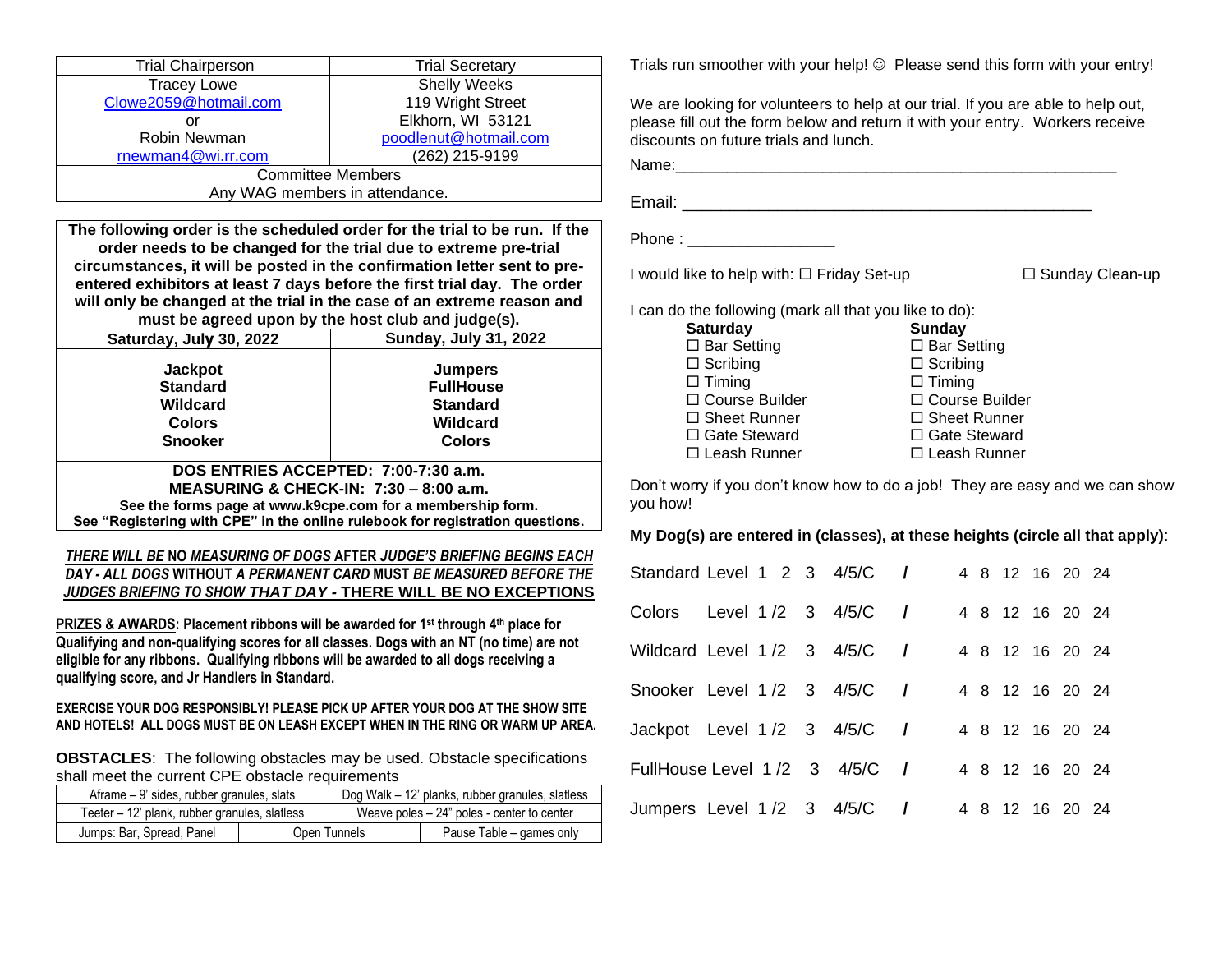**CPE trial rules – shortened version: see the online rulebook at [www.k9cpe.com](http://www.k9cpe.com/) for registration info, "Registering with CPE" and further info on height categories and rules.**

**Jump Heights** – no dog will jump lower than 4"

P-Card = Permanent Card: the lowest allowable Regular height a dog may jump in CPE.

| <b>Measurement</b>    | Regular (P-card or<br>higher) | <b>Veterans</b> | <b>Enthusiast</b> | <b>Specialist</b> |
|-----------------------|-------------------------------|-----------------|-------------------|-------------------|
| 8" or less            | 4"                            | 4"              | 4"                | 4"                |
| over 8", 12" or less  | ጸ"                            | 4"              | 4"                | 4"                |
| over 12", 16" or less | 12"                           | 8"              | 8"                | 4"                |
| over 16", 20" or less | 16"                           | 12"             | 12"               | 8"                |
| over 20", 24" or less | 20"                           | 16"             | 16"               | 12"               |
| over 24"              | 24"                           | 20"             | 20"               | 16"               |

General CPE rules for entries/show site:

- $\triangleright$  Dogs must be at least 15 months or older the first day of the trial
- $\triangleright$  Blind (both eyes), lame, in season or aggressive dogs may not enter the show. The Club may choose to exclude any of the above from the site.
- $\triangleright$  Dogs must be registered with CPE prior to the closing date of the trial, or by the trial date for Day Of Show entries. Registration forms are on the Forms page: [www.k9cpe.com.](http://www.k9cpe.com/) Forms MUST be mailed to CPE and are processed 2-3 times per week. CPE ID numbers are emailed to legible email addresses. Registrations can only be processed from mailed forms.
- $\triangleright$  Dogs must be able to be measured at their first show. If a dog cannot be measured, the dog cannot run and no refund will be issued. Dogs within ½" of a jump height require at least one more measurement. When dogs reach their second birthday, a measurement is required. All dogs must be measured at their first trial regardless of jump height.
- ➢ Only CPE Judges can measure dogs.
- $\triangleright$  Electronic shock collars are not allowed at ANY CPE trial training or bark.
- $\triangleright$  Handlers in all classes are permitted to walk the course, without a dog, prior to the start of the class. A warm-up jump shall be provided for all entered dogs. No relieving of dogs in the warm-up area.

#### **Dogs in the ring, leashes, exiting the ring**

- $\triangleright$  Dogs shall run without anything attached to its body. This is for the safety of the dog. This includes no: stitches, wraps or any other item. The only exception is a small barrette or rubber band to keep hair out of a dog's eyes.
- $\triangleright$  Leashes may not have anything (other than name/license tags) attached to them when used in the ring.
- $\triangleright$  Dogs may enter the ring on a collar, quick release harness or head halti/leader. If prong collars are allowed per the show site, they may *not* be used to take a dog into the ring.
- $\triangleright$  Handlers may carry their leash with them on the course if done so, the leash must be out of sight or clipped around the shoulders or waist.
- $\triangleright$  Dogs must be under the handler's control when leaving the ring or the judge may enter the run as No Time - NT.

### **For clubs that will allow Declared Training In the Ring**

We (Host Club) will offer Declared training in the ring. The handler has the option if they want to use a toy or training aid at any time during their run, the handler must approach the Judge during Walkthrough or previously in that trial day for the Judge to approve the toy or training aid for use on the course.

➢ Handler must alert the Judge upon entry to the ring that the dog will be TIR. Handler is then allowed to have a reasonably sized silent toy/aid with them for use once their run has started (this toy must be approved by the Judge of record PRIOR to the start of the class to determine its eligibility, absolutely no food/scents/audible devices). The toy is NOT allowed to be used in either gate chute or prior to the previous dog leaving the ring.

See the online rulebook or current member letter for additional rules.

The following items *are* considered training in the ring (see Fix and Go):

- $\triangleright$  Violating the 4 paw safety rule (directing the dog back onto the contact)
- Start line stay leaving the dog and going back again to reposition the dog after the handler passes the plane of the first obstacle (before the handler leaves the dog, repositioning or repeated commands can be a delay of start)
- $\triangleright$  Putting the dog back on the table in the point games

#### **For Clubs that are not allowing Declared Training In the Ring:**

We (host club) will not be offering Declared Training in the Ring at this trail. Please remember that the following is not considered Training in the ring:

- $\triangleright$  Dog grabbing it's leash at the end of a run (if the run has not yet ended, the dog would receive an NT)
- $\triangleright$  Asking the dog once for a sit or down on the table in the point games (asking more than once will be a delay of finish, 5 faults/points)

#### **While running on course**

- $\triangleright$  The handler will direct the dog through the course without a collar or lead.
- ➢ Food, toys, training devices (includes fanny packs and leash attachments) are not allowed within 10' feet of the ring. Clickers, training whistles and squeaky toys are not to be used within distraction distance of the ring.
- $\triangleright$  The handler may not carry anything that could aid the dog in its performance. Exclusion: Handicapped/Differently Abled Handlers using a cane, scooter, wheelchair, etc., to enable their progression around the course.

The handler may use any verbal or visual commands to direct the dog through the course. The Judge may assess a 5 fault penalty to elimination for any command that is not given in a sportsmanlike manner. Faults can be, but are not limited to: foul or abusive language, display of anger, extreme frustration or excessive harshness. If the fault is severe enough, the Judge has the right to excuse the exhibitor from the ring and / or the remainder of the trial. If excused from the trial, a report would be filed with CPE. See Faults, Eliminations and Excusals in the rulebook.

**Questions?** See the rules page on the website, [www.k9cpe.com](http://www.k9cpe.com/) or your printed rulebook. If you have further questions, email CPE – [cpe@charter.net.](mailto:cpe@charter.net)

## **Run Safe, Have Fun, Run Fast, Run Clean!**